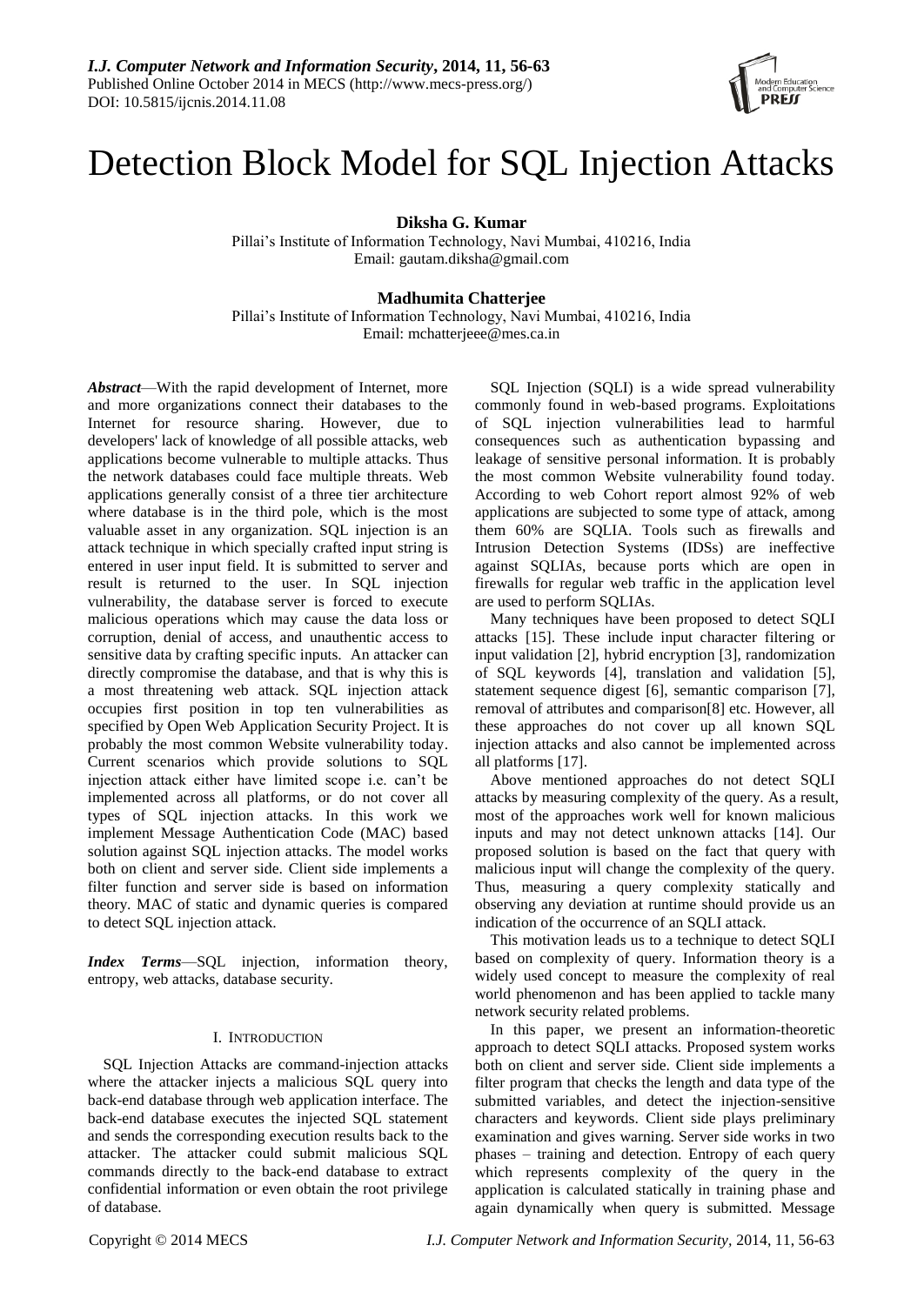Authentication Code (MAC) algorithm is applied on both static and dynamic entropy. A dynamic query with an attack alters its intended structure and hence the entropy level changes significantly which will change the corresponding MAC value. In contrast, a dynamic query with benign inputs does not result in any changes of the MAC value. Attack is detected by comparing MAC values generated statically and dynamically. Change in values signals SQL injection. Existing system works mainly on server side only by including client side we can save on network traffic and can avoid round trips to the server. Simple attacks or a typing mistake by user would be stopped then and there at client side. Proposed system provides additional security by adding MAC in the system which provides integrity and authentication [9]. If an application stores entropy directly then entropy database becomes vulnerable to attack. Our application stores MAC of entropy instead of storing entropy directly which secures the entropy value. Even if the attack is on MAC database, the entropy value cannot be retrieved since the MAC encryption key is not known to the attacker.

The paper is organized as follows: Section II covers background information on SQLIA. In section III related work is discussed. In section IV model's framework is discussed in detail along with algorithm and its advantages. Section V covers implementation and evaluation. In section VI results are discussed. Section VII draws the conclusions and discusses limitations and future work.

## II. BACKGROUND OF SQL INJECTION ATTACK

Web-based programs store and retrieve sensitive information from databases by executing SQL queries, which include user supplied inputs that are not sanitized properly before being included in dynamically generated queries. As a result, the intended structures of dynamic queries get altered and provides a loophole for SQL Injection (SQLI) attacks. The consequence of SQLI attacks could be devastating. Altered queries due to SQLI attacks might (i) add, delete or modify data (ii) run additional queries, (iii) insert, update, or delete new tables, and (vi) create or delete arbitrary tables.

## *A. Injection Mechanisms and Intention*

An attacker can insert SQL command in to user input field in many different ways like injection through user input, Injection through cookies, Injection through server variables, Second-order injection.

As classified by Halfond et al [11] attacks can be characterized based on the goal, or intent of the attack -- Identifying injectable parameters, performing database finger-printing, determining database schema, extracting data, adding or modifying data, performing denial of service, evading detection, bypassing authentication, executing remote commands, and performing privilege escalation.

*B. Types of SQL injection Attack*

This section presents type of SQLIAs known till date. Different types of attacks are not preformed in isolation. To completely attack the system attackers perform attack in sequence depending on the goal of the attack. Attacker can first perform interference or logically incorrect attack for database fingerprinting followed by tautology for bypassing authentication and then piggy backed or any other depending on the attack target.

# *Tautologies*

*Attack Intent*: Bypassing authentication, identifying injectable parameters, extracting data.

*Description*: The general goal of a tautology-based attack is to inject code in one or more conditional statements so that they always evaluate to true. The consequences of this attack depend on how the results of the query are used within the application. The most common usages are to bypass authentication pages and extract data. In this type of injection, an attacker exploits an injectable field that is used in a query's WHERE condition. Transforming the conditional into a tautology causes all of the rows in the database table targeted by the query to be returned.

# *Union Query*

*Attack Intent*: Bypassing Authentication, extracting data.

*Description*: In union-query attacks, an attacker exploits a vulnerable parameter to change the data set returned for a given query. With this technique, an attacker can trick the application into returning data from a table different from the one that was intended by the developer. Attackers do this by injecting a statement of the form: UNION SELECT  $\le$ rest of injected query>. Because the attackers completely control the second/injected query, they can use that query to retrieve information from a specified table. The result of this attack is that the database returns a dataset that is the union of the results of the original first query and the results of the injected second query.

# *Piggybacked Queries*

*Attack Intent*: Extracting data, adding or modifying data, performing denial of service, executing remote commands.

*Description*: In this attack type, an attacker tries to inject additional queries into the original query. We distinguish this type from others because, in this case, attackers are not trying to modify the original intended query; instead, they are trying to include new and distinct queries that "piggy-back" on the original query. As a result, the database receives multiple SQL queries. The first is the intended query which is executed as normal; the subsequent ones are the injected queries, which are executed in addition to the first. This type of attack can be extremely harmful. If successful, attackers can insert virtually any type of SQL command, including stored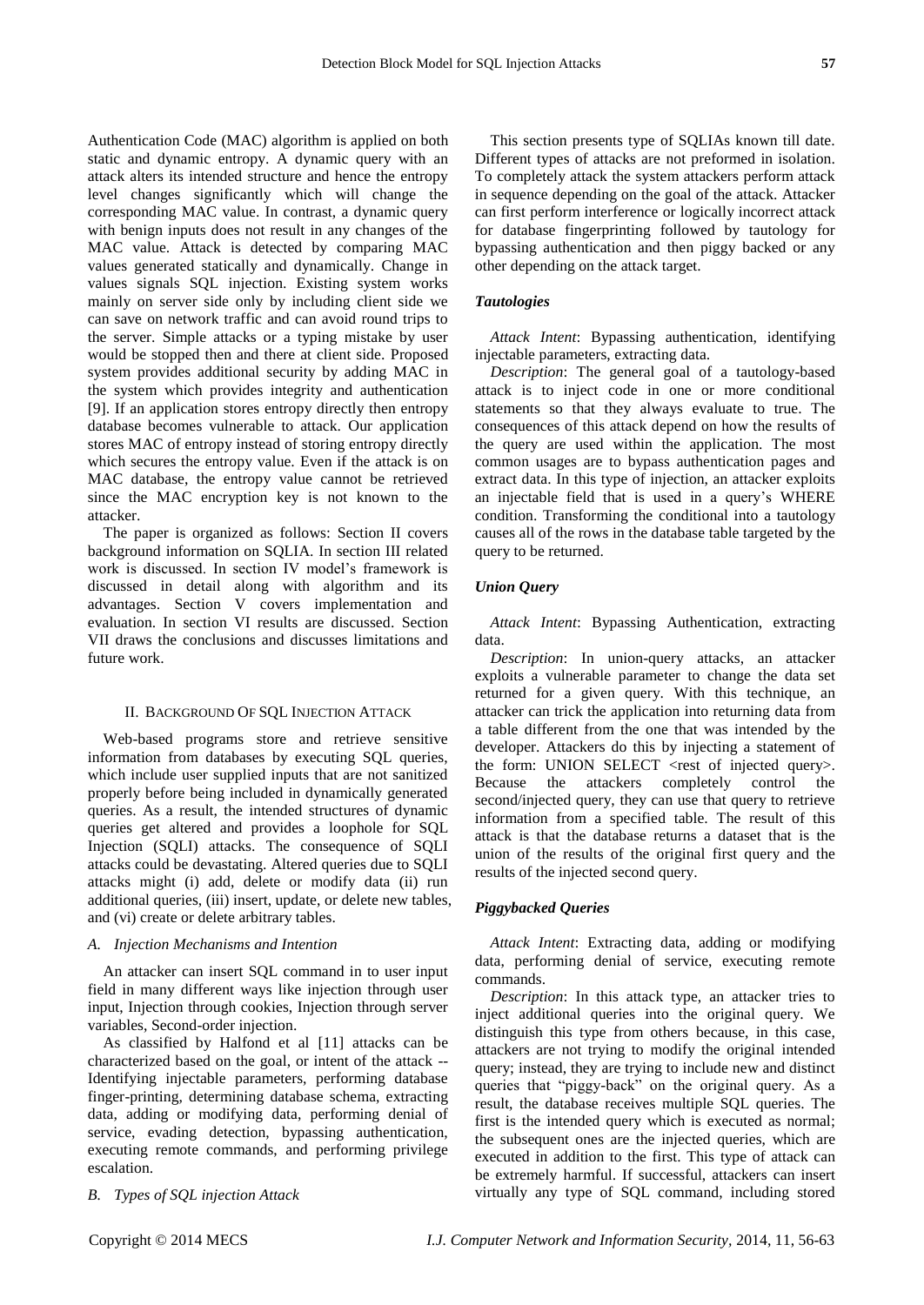procedures, into the additional queries and have them executed along with the original query. Vulnerability to this type of attack is often dependent on having a database configuration that allows multiple statements to be contained in a single string.

# *Stored Procedures*

*Attack Intent*: Performing privilege escalation, performing denial of service, executing remote commands.

*Description*: SQLIAs of this type try to execute stored procedures present in the database. Today, most database vendors ship databases with a standard set of stored procedures that extend the functionality of the database and allow for interaction with the operating system. Therefore, once an attacker determines which backend database is in use, SQLIAs can be crafted to execute stored procedures provided by that specific database, including procedures that interact with the operating system. It is a common misconception that using stored procedures to write Web applications renders them invulnerable to SQLIAs. Developers are often surprised to find that their stored procedures can be just as vulnerable to attacks as their normal applications. Additionally, because stored procedures are often written in special scripting languages, they can contain other types of vulnerabilities, such as buffer overflows, that allow attackers to run arbitrary code on the server or escalate their privileges.

## *Inference*

*Attack Intent*: Identifying injectable parameters, extracting data, determining database schema.

*Description*: In this attack, the query is modified to recast it in the form of an action that is executed based on the answer to a true/- false question about data values in the database. In this type of injection, attackers are generally trying to attack a site that has been secured enough so that, when an injection has succeeded, there is no usable feedback via database error messages [16]. Since database error messages are unavailable to provide the attacker with feedback, attackers must use a different method of obtaining a response from the database. In this situation, the attacker injects commands into the site and then observes how the function/response of the website changes. By carefully noting when the site behaves the same and when its behavior changes, the attacker can deduce not only whether certain parameters are vulnerable, but also additional information about the values in the database. There are two well known attack techniques that are based on inference. They allow an attacker to extract data from a database and detect vulnerable parameters.

*Blind Injection*: In this technique, the information must be inferred from the behavior of the page by asking the server true/- false questions. If the injected statement evaluates to true, the site continues to function normally. If the statement evaluates to false, although there is no descriptive error message, the page differs significantly from the normally-functioning page.

*Timing Attacks*: A timing attack allows an attacker to gain information from a database by observing timing delays in the response of the database. This attack is very similar to blind injection, but uses a different method of inference. To perform a timing attack, attackers structure their injected query in the form of an if/then statement, whose branch predicate corresponds to an unknown about the contents of the database. Along one of the branches, the attacker uses a SQL construct that takes a known amount of time to execute, (e.g. the WAITFOR keyword, which causes the database to delay its response by a specified time). By measuring the increase or decrease in response time of the database, the attacker can infer which branch was taken in his injection and therefore the answer to the injected question.

## *Alternate Encodings*

*Attack Intent*: Evading detection.

*Description*: In this attack, the injected text is modified so as to avoid detection by defensive coding practices and also many automated prevention techniques. This attack type is used in conjunction with other attacks. In other words, alternate encodings do not provide any unique way to attack an application; they are simply an enabling technique that allows attackers to evade detection and prevention techniques and exploit vulnerabilities that might not otherwise be exploitable. These evasion techniques are often necessary because a common defensive coding practice is to scan for certain known "bad characters," such as single quotes and comment operators.

To evade this defense, attackers have employed alternate methods of encoding their attack strings (e.g., using hexadecimal, ASCII, and Unicode character encoding). Common scanning and detection techniques do not try to evaluate all specially encoded strings, thus allowing these attacks to go undetected. Contributing to the problem is that different layers in an application have different ways of handling alternate encodings. The application may scan for certain types of escape characters that represent alternate encodings in its language domain. Another layer (e.g., the database) may use different escape characters or even completely different ways of encoding. For example, a database could use the expression char (120) to represent an alternately-encoded character "x", but char(120) has no special meaning in the application language's context. An effective code-based defense against alternate encodings is difficult to implement in practice because it requires developers to consider of all of the possible encodings that could affect a given query string as it passes through the different application layers. Therefore, attackers have been very successful in using alternate encodings to conceal their attack strings.

# III. RELATED WORK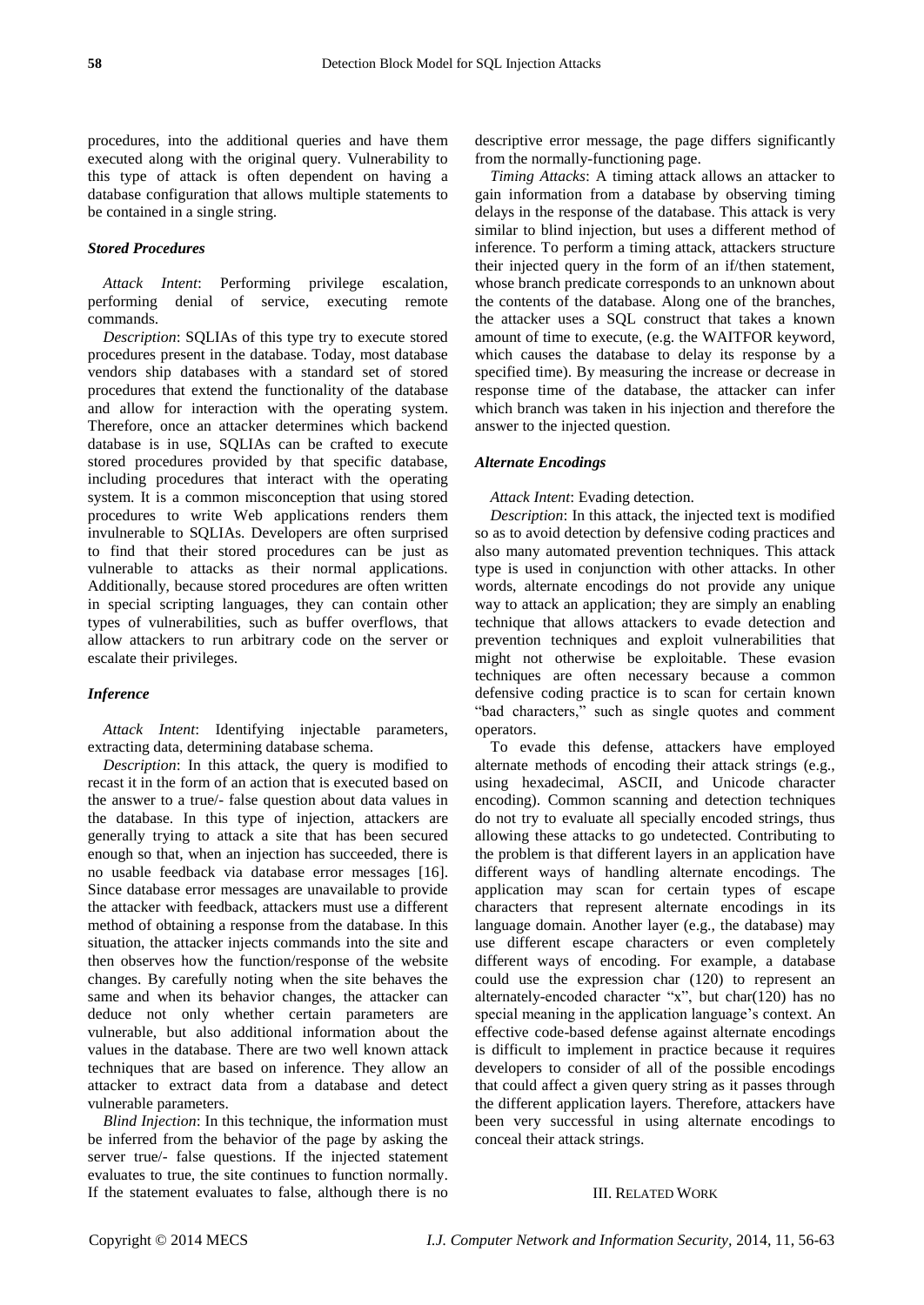The authors in [1] propose a system based on information theory. It measures query's entropy statically using token probability distribution of a query. During execution compute the complexity to identify any changes in entropy measured earlier. Dynamic query with attack inputs alters its intended structure and hence the entropy level changes. Based on a summing up report authors in [2] check for special characters in the submitted query. If a restricted character is found query is blocked else query is executed. Proposed method in [3] is an authentication scheme using hybrid encryption. Query generated by using encrypted user name and password is encrypted by applying RSA. In verification query is decrypted using server's private key and username and password are verified. Finally decrypted user name and password are checked. Proposed scheme in [4] is based on randomization and is used to convert the input into a cipher text. Each input character is given one of four random values from a sample lookup table. Based on the next input character, one of these four values is substituted for a given character. Encrypted values are checked with database. The method proposed by the authors in [5] is based on translation and validation. It retrieves information from SQL database to produce a corresponding LDAP database. Authors in [6] implement a technique which is based on statement sequence digest (SSD). SSD is a profile of SQL statement which can be calculated using MD5, SHA etc. algorithms.

SQL injection attack is detected by comparing SSD calculated statically and dynamically. Proposed scheme in [7] is based on semantic comparison. The semantic comparison is done by comparing the syntax tree structure of a query. If the syntax trees at training and run time are equivalent then the queries are inducing equivalent semantic actions and query is a safe query else attack is detected. Authors in [8] propose a simple method that removes attributes from SQL query. Author then takes XOR of static and dynamic queries. If result of XORing is zero there is no attack otherwise attack is detected.

# IV. INFORMATION THEORY BASED FRAMEWORK FOR SQL INJECTION ATTACK DETECTION

We have implemented a Detection Block model for SQL injection attack detection. Our model conducts two checks both on the Client Side and Server Side.

# *A. Client*

According to a summing-up report [2], the sensitive characters/keywords of the SQL injection attack include: "exec", "xp\_", "sp\_", "declare", "Union ","+","//","..."," ;",""","-- ","%"," 0x ", which are not expected in the general structure query statement. A filter function is set to filter these characters before the parameters are uploaded in the query. Client side implements a filter program that checks the length and data type of the submitted variables and detect the injection-sensitive characters and keywords. Figure 1 illustrates the client side framework. Client side plays

preliminary examination and gives warning since all the people who have submitted the illegal characters could be SQL injection attackers. However, considering that the illegal characters may be submitted by user due to typing mistake, for which the check on the Client Side only gives a friendly error message and suspends submission. When user submits a request first it is checked for size if size is less than the specified maximum size then it is checked for any forbidden special characters.



Fig. 1. Client side framework

If it passes both the tests request is submitted to server, else an error message is displayed and request is not submitted to server.

Client side does not provide solution to all the attacks, but provides basic security to prevent simple attacks. It is also helpful in decreasing network traffic. Advantage of client side is that it reduces CPU cycles since it avoids a number of round trips to the server. Limitations of client side are firstly limiting the size of input and restricting the use of special characters cannot be imposed on user in all applications. Secondly the protection provided by client side scripts can be easily bypassed, hence server side is required for complete security.

## *B. Server*

On server side we implement entropy computational model which measures the complexity of a given query. Entropy is defined as the expected value of the information contained in a message. It is an indicator of the complexity of the query written by a programmer.

Server side works in two phases training and detection phase. In training phase we identify static SQL queries present in the program. Entropy of each query is calculated which is based on complexity of the query. Entropy is derived from probability distribution of tokens present in the query [1]. Next we apply MAC on entropy calculated from first step. Application of MAC enhances the security by safeguarding the entropy value. Value of MAC calculated here is stored in a database.

Detection phase begins with a database query invocation. When a request is submitted a dynamic SQL query is invoked. The generated dynamic query is analysed to compute the entropy and MAC is applied on calculated entropy. The approach then relies on the principle that dynamic queries with attack alter its intended structure and hence the entropy level changes significantly which will change the corresponding MAC. In contrast, a dynamic query with benign inputs does not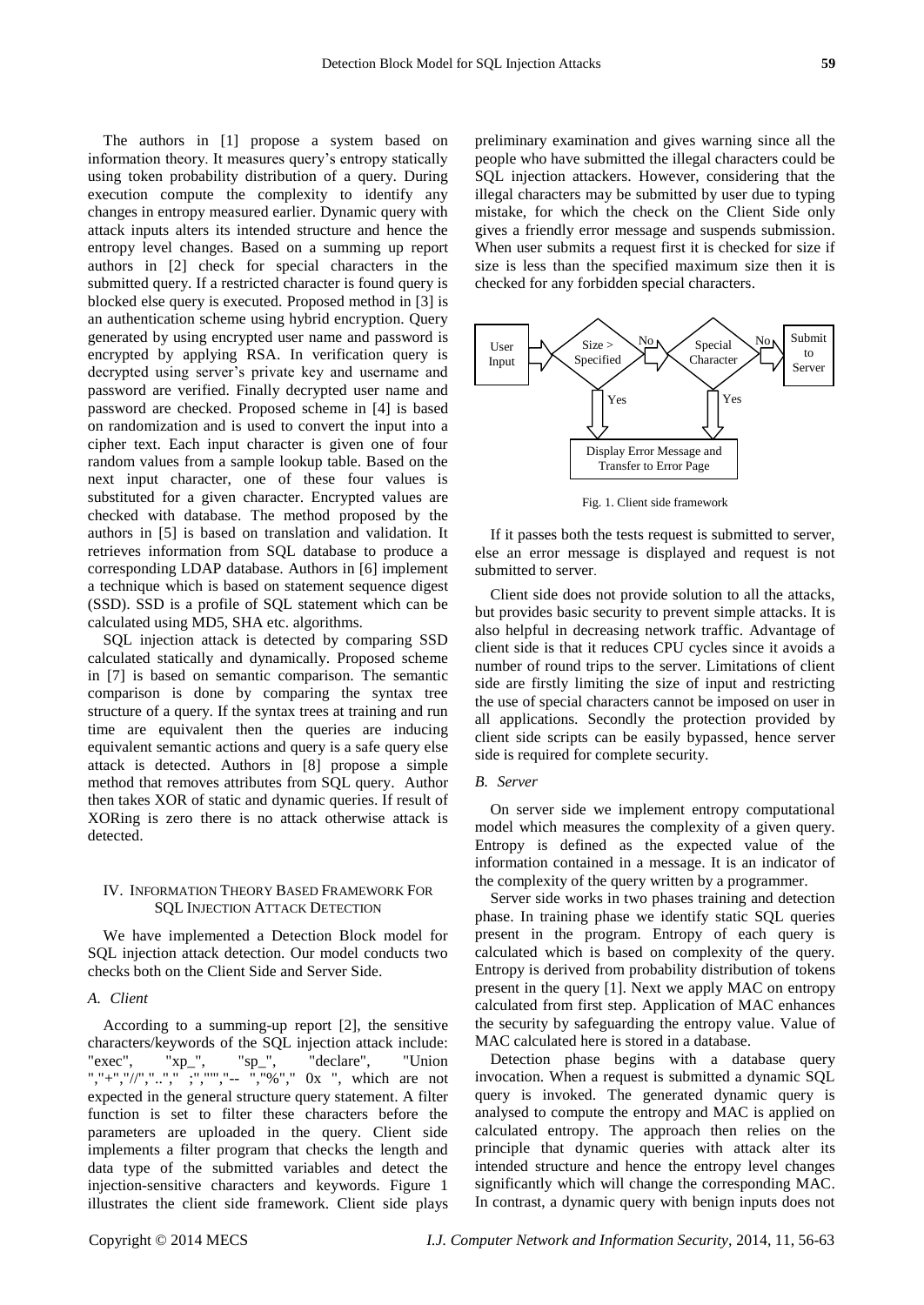result in any change of entropy value and thus MAC remains unchanged. Thus by comparing MAC calculated before program deployment and MAC calculated after query invocation will detect attack. Conversely, a change in value of MAC signals that entropy has changed. Entropy will change only if tokens probability distribution has changed, which implies that a SQL injection attack has taken place. The advantage of this approach is that it can detect unknown vulnerabilities because it is not based on any particular attack input.

Figure 2 illustrates server side framework. Functionality of each module in server side framework is explained below:



Fig. 2. Server Side Framework

# *Training Phase*

#### *Program Source code and Server Script Analyzer*

During training phase first program source code is analyzed to find all static queries in the application.

# *Static Entropy Calculator*

After all the queries are revealed entropy of each query is calculated which is based on probability distribution of tokens present in the query. Entropy is the average amount of information required to represent queries in the application and represents a query's complexity. This entropy should remain intact and any alteration indicates the presence of malicious inputs.

The entropy (denoted as H) [2] of all the queries present in the program can be computed as follows:

 $Q = \{q_1, q_2, q_3, \ldots, q_n\}$ be set of queries in the application

 $\Omega = \{x1, x2, x3. \dots \dots \dots \dots \dots \dots x\}$ set of all tokens present in a query.

 $P(x)$  probability of a token x in query q

Entropy of the query[13] is represented by:

$$
H(q) = H(x_1, x_2, x_3 \dots \dots \dots \dots \dots x_n) = \sum_{i=1}^{n} P(x_i)^* \log P(x_i)
$$

Entropy calculated here in training phase is represented as Static entropy.

# *MAC*

A message authentication code (MAC) is a [cryptographic checksum](http://searchsecurity.techtarget.com/definition/cryptographic-checksum) on data that uses a [session key](http://searchsecurity.techtarget.com/definition/session-key) to detect modifications of the data. It is a small fixed-size block of data that is generated based on a message M of variable length using secret key K[9] as follows:

$$
MAC = C (K, M)
$$

Applying MAC on entropy provides us authentication and integrity. MAC is applied on entropy calculated from previous step. If entropy is stored in database there is a possibility of attack on entropy database, which if attacked can compromise the entire security. By applying MAC on entropy we are enhancing the security. If attacker attacks MAC database then also entropy can't be revealed from it because key is not known to attacker.

Proposed model implements MAC as follows:

- 1. Retrieve static entropy (E) from entropy calculator.
- 2. Retrieve key (K) form key database.
- 3. Take hash of entropy and key, we get static MAC.

$$
MAC (K, E) = H ((K \parallel E))
$$

Static MAC (represented as SMAC) calculated here is stored in database to be compared later.

# *Detection Phase*

#### *Query Invocation*

The detection phase begins when a query is fired for the application. At runtime when query is invoked necessary elements are calculated as stated below.

## *Dynamic Entropy Calculator*

It works in the same manner as static entropy calculator. The entropy calculated here is represented as dynamic entropy.

## *MAC*

It works in the same manner as MAC in training phase. MAC calculated over here is represented as dynamic MAC (DMAC).

## *Comparison*

Ideally, the MAC of the dynamic query should match with the pre-recorded MAC in the database learned from the training phase i.e. SMAC. Static MAC and dynamic MAC are compared here. If SMAC is same as DMAC there is no injection and query is genuine. If DMAC is not equal to SMAC that means query is modified, SQL injection is detected.

## *Execute*

If SMAC and DMAC are same submitted query is genuine and request is submitted to server. Query is allowed to execute and result is returned to the sender.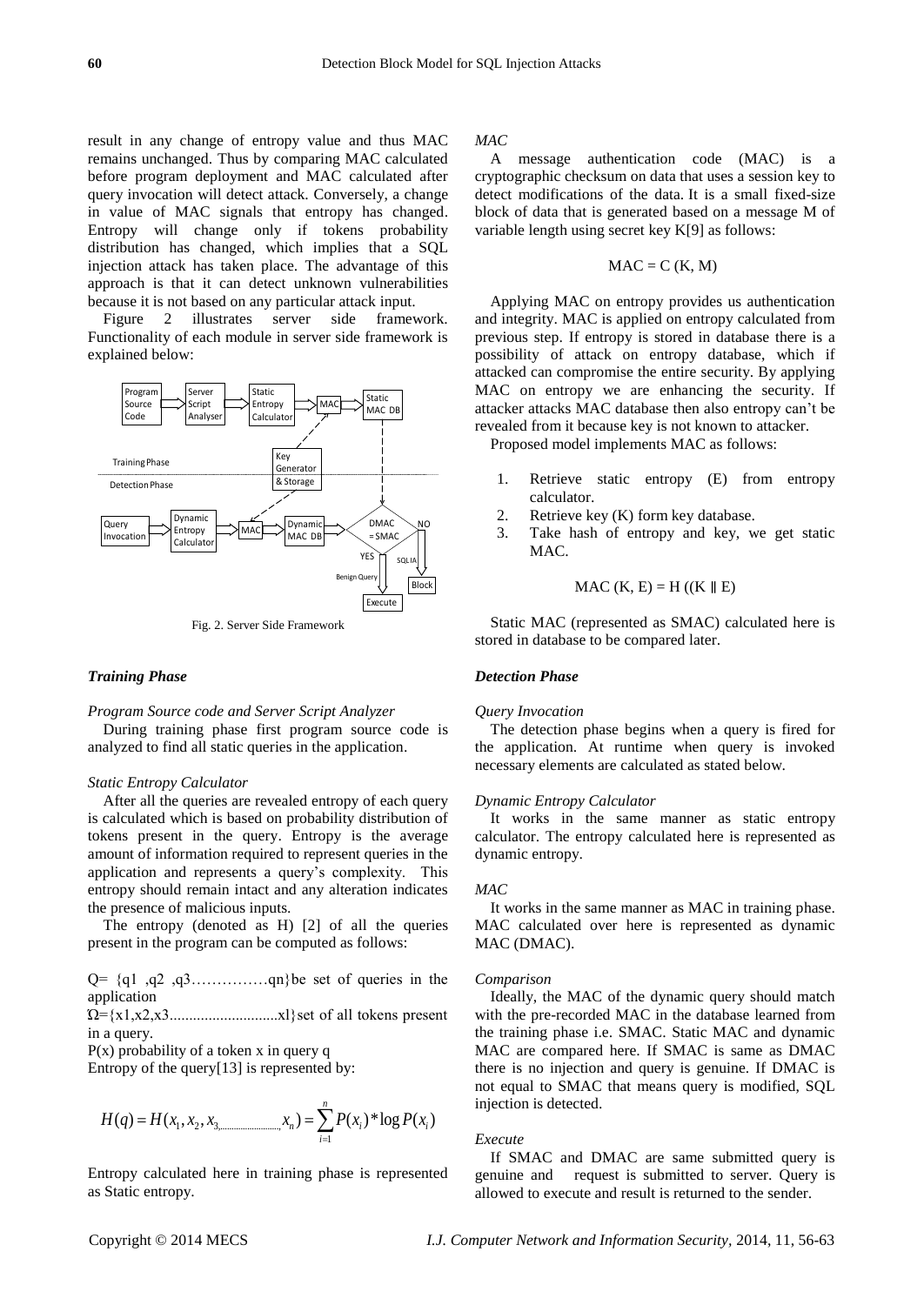## *Block*

If DMAC and SMAC are not same, SQL injection is detected. The query is blocked i.e. not executed and an entry is made in blocked ip's table in database. For this danger signal, the server will record the IP address into a database for future reference, and will transfer the request to a error message page. Blocking of ip address will not allow any input from that ip address in future.

# *Key generation and storage*

This module will generate a random key every time. Generated random key is stored in database. Key value will be fetched from here for MAC calculation.

# *C. Algorithm*

*Client side:*

- Input text
- Check for length of input submitted
- Check for injection sensitive characters and keywords as specified.
- If found sensitive character is found or size greater than specified return error message.
- Else submit query to server.

### *Server side:*

- Analyze program source code to find all queries.
- For all queries in application calculate entropy which is called static entropy.
- Apply MAC (Message authentication code) on static query we get static MAC (SMAC).
- SMAC is stored in db.
- At Runtime when query is invoked. Dynamic entropy is calculated.
- Apply MAC (Message authentication code) on dynamic entropy we get dynamic MAC (DMAC).
- Compare DMAC and SMAC.
- If they are equal query is genuine.
- Else attack is detected, query is not executed. ip address is blocked and recorded.

## *D. Advantages*

Proposed scheme has various advantages as enlisted below.

- Client side reduces CPU cycles since it avoids a number of round trips to the server.
- Can detect all known SQLI attacks.
- Reveals several unknown vulnerabilities.
- Does not rely on the specific type of attack inputs.
- Does not require tainted data flow analysis or complex static analysis.
- Can be applied for a wide variety of scripting languages
- Application of MAC provide additional layer of security.

# V. IMPLEMENTATAION AND EVALUATION

We implement a detection tool for testing SQLI. The tool accepts .net files and detects attack both on client and server side. Client side implements a java script file which filters all SQL injection sensitive characters based on a summing up report which specifying all SQL injection sensitive characters. Server side computes entropy for each queries present in a program. The entropy information is instrumented in program code and compared during actual program execution time. We use split function in .net for parsing and to count the tokens in a query.

We perform the evaluation in the following two steps.

Client side: Checks for all SQL injection sensitive characters.

Server side: First, we identify SQL queries in each web page. Then, we compute the entropy of the queries apply MAC on entropy and store the MAC in database. In the second stage, we run the programs by deploying them in a web server.

Then, we visit the corresponding pages and supply malicious inputs in the input field of web application. We notice the instrumented code with entropy information successfully stops the malicious query execution and logs a warning.

## VI. EXPERIMENTAL RESULT

For testing our application we have considered all types of SQL injection attack. Response time for detection is very fast. Table 1 illustrates type of SQL injection attacks which are detected, blocked and ip address of attacker is logged in database. In our testing, we notice client side can detect various attacks. Attack input is not submitted to server and is stopped at client side itself.

Table 1. Result for All Type of Attacks

| <b>Attack Type</b> | Detected | <b>Blocked</b> | Logged |
|--------------------|----------|----------------|--------|
| Tautology          | Yes      | Yes            | Yes    |
| Piggybacked        | Yes      | Yes            | Yes    |
| Union              | Yes      | Yes            | Yes    |
| Alternate encoding | Yes      | Yes            | Yes    |
| Illegal query      | Yes      | Yes            | Yes    |
| <b>Blind</b>       | Yes      | Yes            | Yes    |
| Timing             | Yes      | Yes            | Yes    |

Table 2 illustrates result attained from client side for different attack input. All the malicious query inputs have been blocked by the framework. Thus, the false negative rate in our evaluation is zero. But we understand client side scripting can be easily bypassed. In our model if an attacker bypasses client side filter attack will be detected and blocked at server side.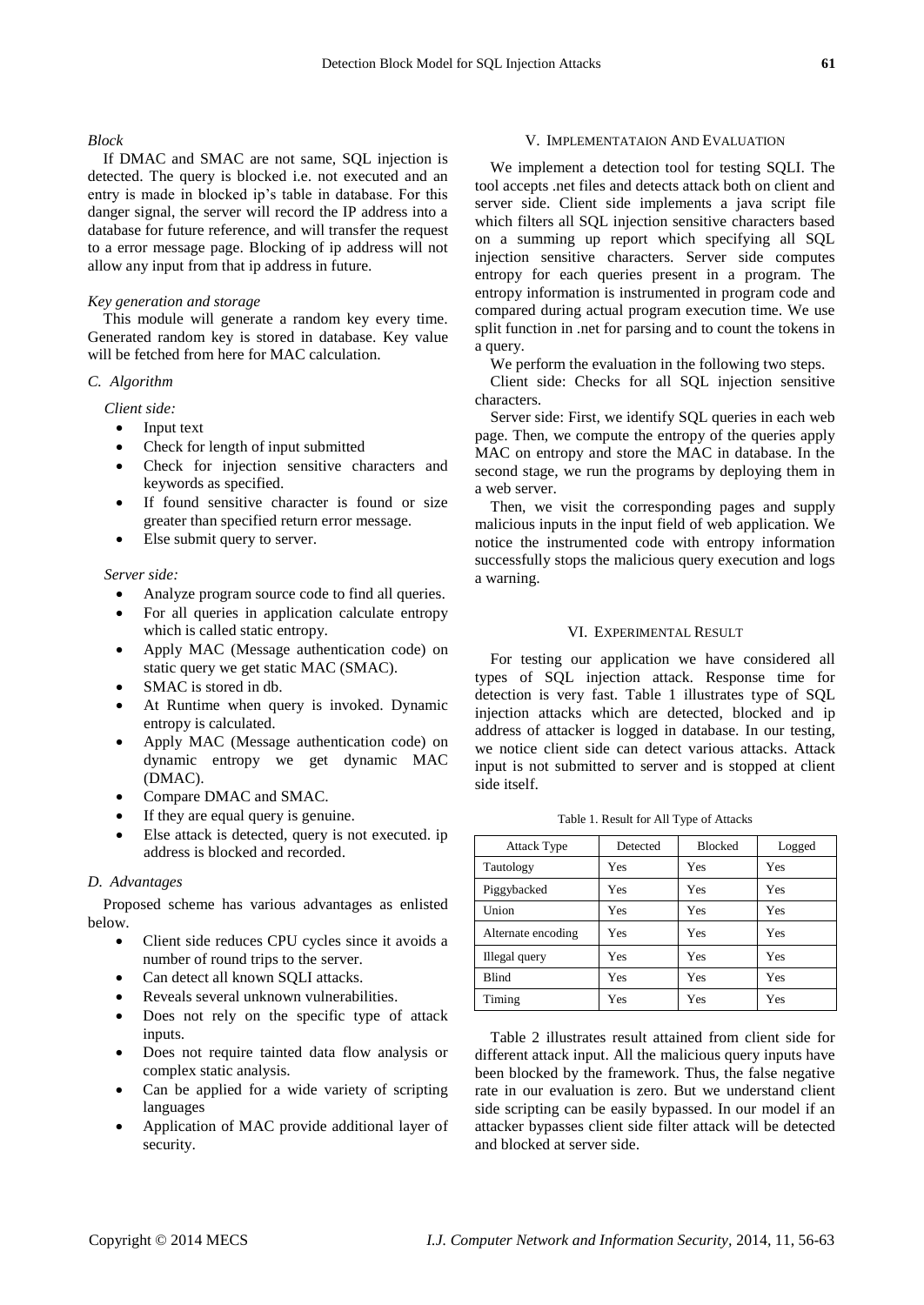|  | Attack                | Input                                                      | Result                  | Detected |
|--|-----------------------|------------------------------------------------------------|-------------------------|----------|
|  | Piggy<br>backed       | Admin; select * from table<br>-∹                           | ; is not<br>valid       | Detected |
|  | Tautolog<br>y         | $\circ$ or 1=1- $:$                                        | $=$ is not<br>valid.    | Detected |
|  | Alternate<br>encoding | exec(char(0x73687574646<br>$f776e)$ )--                    | exec is not<br>valid    | Detected |
|  | Union<br>query        | ':union select usr from<br>test--                          | select is not<br>valid. | Detected |
|  | Illegal<br>/incorrect | convert (int, (select usr)<br>from test where $usr = 'u')$ | Convert is<br>not valid | Detected |
|  | <b>Blind</b>          | admin; or $1=1-$ ;<br>admin; or $1=2-$ :                   | $=$ is not<br>valid.    | Detected |

Table 2. Results from client side

At server side all types of SQL injection attacks are detected, blocked and their ip addresses are stored in database for future reference. Table 3 illustrates result from server side. When an attack takes place it is detected, that attack input is not executed and the ip address of attacker is stored in database and is blocked. Table 3 shows result from server side for different attack type. Blocking of ip address will not allow any input from that ip address in future.

Table 3. Result from Server Side (D-Detected, B-Blocked, L-Logged)

| Attack<br>Type                | Input 1                                                                                   | Input2                                                                                          | Result |
|-------------------------------|-------------------------------------------------------------------------------------------|-------------------------------------------------------------------------------------------------|--------|
| Piggy<br>backed               | Admin; select * from<br>$table -:$                                                        | Drop database<br>Diksha-:                                                                       | D.B.I. |
| Tautol<br>ogy                 | $\circ$ or 1=1-;                                                                          | $\degree$ or a=a--;                                                                             | D.B.I. |
| Alterna<br>te<br>encodi<br>ng | exec(char(0x7368757<br>4646f776e))--                                                      | exec(char(0x579757<br>578889341e))--                                                            | D.B.L  |
| Union<br>query                | "; union select usr from<br>test--                                                        | : union select<br>entropy from<br>blocked_entropy                                               | D.B.I. |
| Illegal<br>/incorr<br>ect     | convert (int, (select usr<br>from test where usr<br>$=$ 'u')                              | convert(int,(select)<br>usr from test))                                                         | D.B.L  |
| <b>Blind</b>                  | admin; or $1=1-$ ;<br>admin; or $1=2-$ ;                                                  | $\cdot$ or 2=2--;<br>$\circ$ or 2=3--:                                                          | D.B.I. |
| Timing                        | ' and ASCII<br>(SUBSTRING ((select<br>top 1 name from<br>test(1,1,1)) > X<br>WAITFOR 5 -- | ' and ASCII<br>(SUBSTRING((sele<br>ct top 1 name from<br>$bl\_entropy(1,1))$<br>X WAITFOR 10 -- | D.B.I. |

## *Results obtained are explained below:*

Attack type: Piggy backed, Tautology, Alternate Encoding, Union query, Timing Attack

Since Piggy backed, Tautology, Union query, Alternate encoding all require addition of extra key words as shown in table 1, because of addition of new keywords probability distribution of token are changed. Hence entropy changes and corresponding MAC value also changes therefore attack is detected.

*Attack type: Illegal /Logically Incorrect, Blind*

In this category of attack attacker intentionally gives incorrect input to gain information from error message returned from the SQL server. In our approach if malicious input is found then the input is not submitted to the SQL server. In this case error message is retuned at detection phase not form SQL server , which is a simple error message and does not reveals any information of the database.

#### VII. CONCLUSION

SQL injection is defined as one of the most serious and common web security threat that needs attention to provide secure web applications. Exploitations of SQLI vulnerabilities result in compromise of database, which is a valuable asset of an organization. Thus, SQLI mitigation needs to be considered seriously. Our model applies concept of information theory for attack detection. Entropy is defined as information content of a query written by a programmer which should remain intact. When a malicious input alters the static nature of the query, the complexity value changes. We apply MAC on entropy; we compare the statically computed MAC with that of dynamically computed MAC. The deviation indicates the presence of SQLI in a query. The prevention and block model of SQL injection attack mentioned in this paper checks the legality based on the information submitted, conducts two checks both on the Client Side and Server Side, and as long as any of the two checks does not pass, the information submitted will not be executed at the server.

## *Future Scope*

Currently, our approach does not address the SQLI in stored procedures as it requires our approach to be extended at the database script level. Our future work includes extending the model to stored procedures. We also plan to apply our developed model for detecting other web-based attacks such as cross-site scripting.

#### ACKNOWLEDGEMENT

Our thanks to the experts who have contributed towards study of the SQL injection. We sincerely thank our colleagues and friends.

#### **REFERENCES**

- [1] Hossain Shahriar, Mohammed Zulkernine, "Information Theoretic Detection of SQL Injection Attacks" Proceedings of 14th International Symposium on High Assurance System Engineering, 2012.
- [2] Qian XUE, Peng HE, "On Defense and Detection of SQL SERVER Injection Attack". Proceedings of International Conference on Security Systems, 978-1-4244-6252-0/11/ IEEE, 2011, pg 324-330.
- [3] Indrani Balasundaram, E.Ramaraj "An Authentication Scheme for Preventing SQL Injection Attack Using Hybrid Encryption (PSQLIAHBE" (ISSN 1450-216X Vol.53 No.3 (2011), pp.359-368).
- [4] Srinivas Avireddy, Varalakshmi Perumal, Narayan Gowraj, Ram Srivatsa Kannan, Prashanth" Random4: An